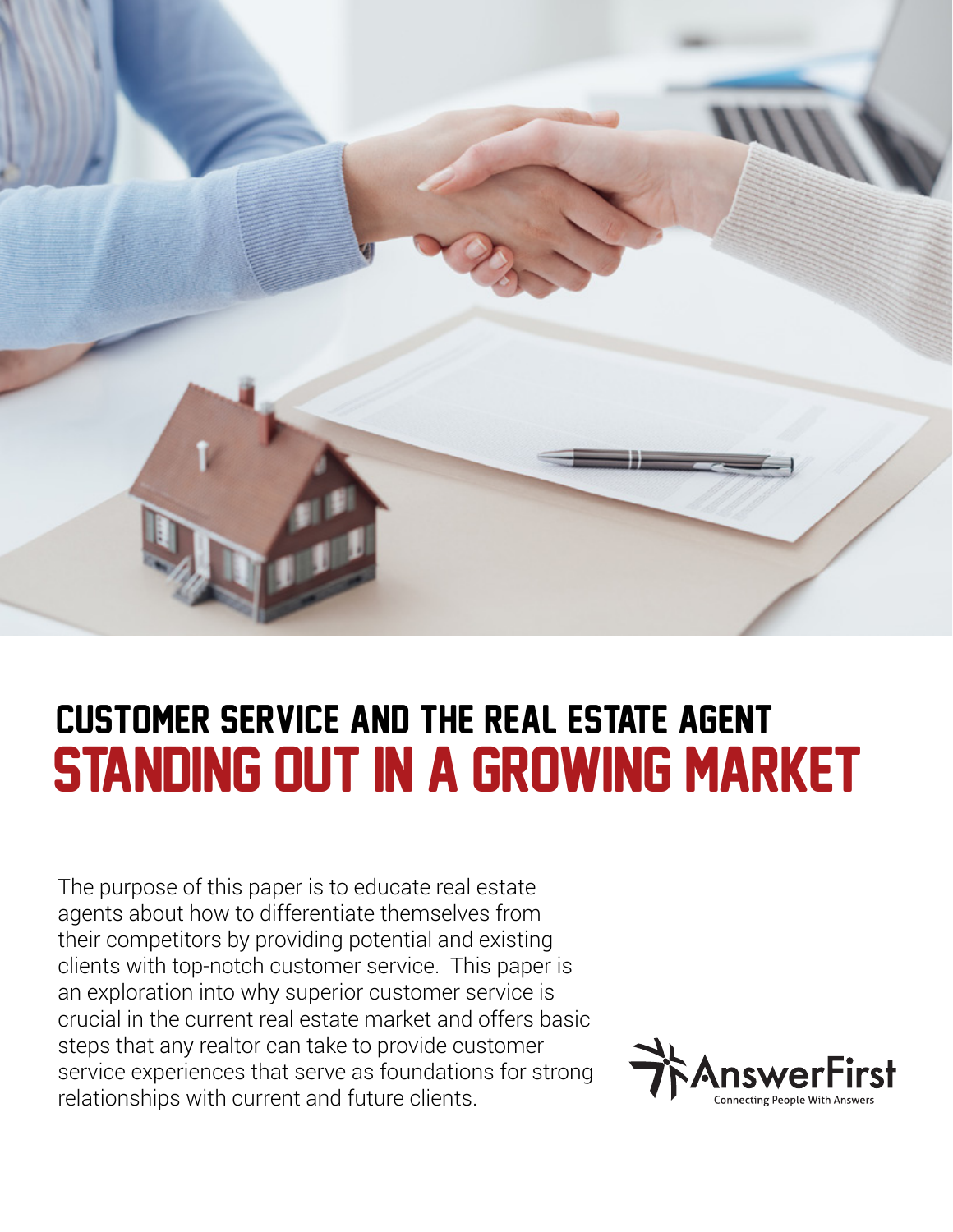*"Rising home sales, an improving economy and the fact that the HMI gauge measuring future sales expectations is running at an eight-month high are all positive factors indicating that the housing market should continue to move forward..."* 

-NAHB Chief Economist Robert Dietz. National Mortgage Professional Magazine, June 27, 2016.

This prognosis about the real estate industry is great news, especially for real estate agents. As a matter of fact, some forecasters are saying the housing market may be even more lucrative by 2018. However, while the growing market means more revenue potential for agents, it also means more competition. As many former agents return to the market because of the growth, it is imperative for agents who want to succeed to find ways to stand out to existing and potential clients.

#### **With detailed information about all inventory accessible via the internet, why should a buyer utilize any particular agent?**

With hundreds or even thousands of real estate agents within any particular area, why should sellers choose one agent over another to list their properties? In order to win at this game, a realtor needs to make every interaction with a seller or buyer memorable in a positive way; agents need to set themselves apart from the rest of the pack.

### amazing customer service separates successful agents from others

Being in tune with clients is now more important than ever. To have a profitable business, agents must be able to connect with all potential clients and create a bond of trust while also building strong relationships with their existing clients.

"a realtor needs to make every **INTERACTION** with a seller or buyer memorable in a positive way"

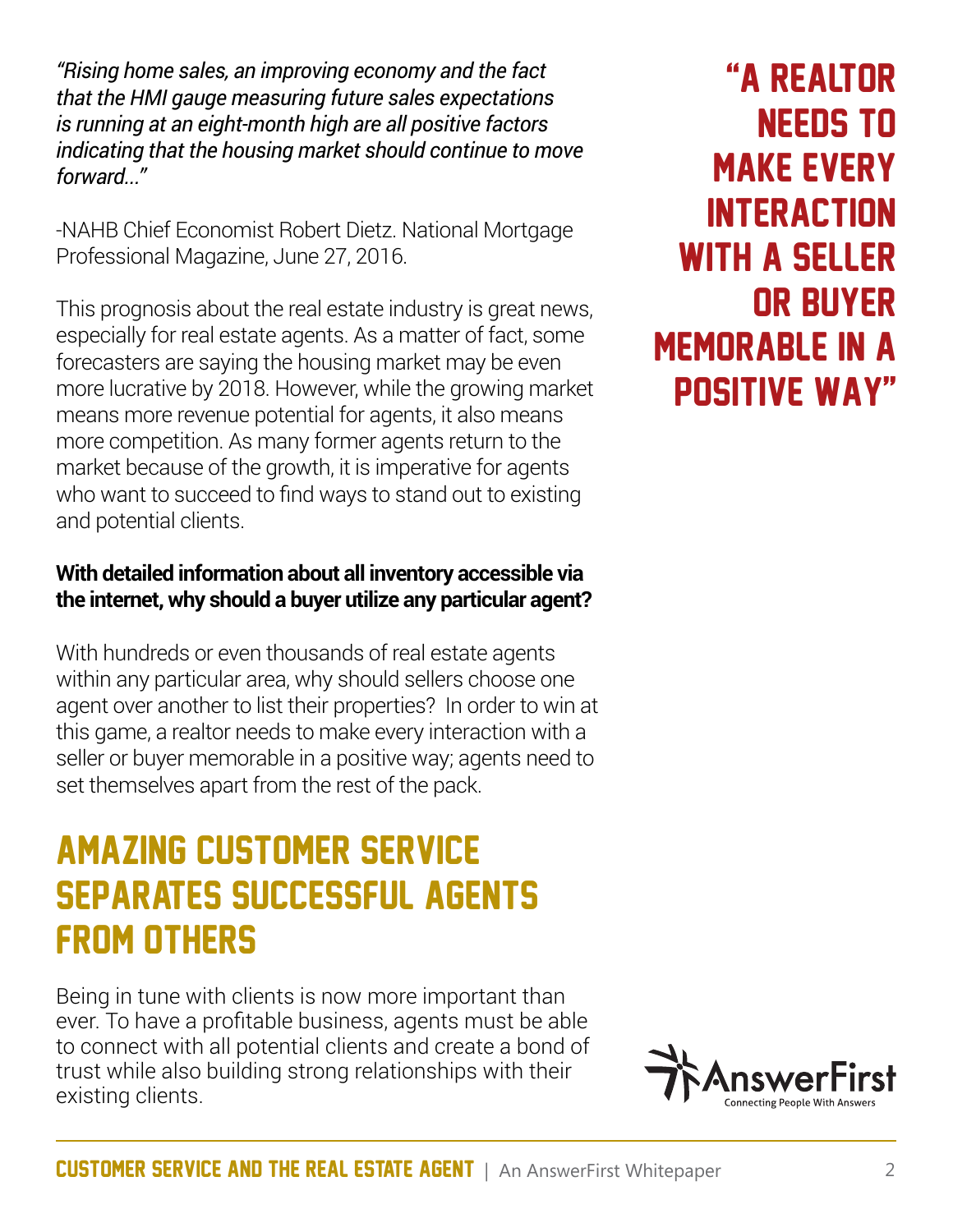Without trust and solid relationships, in a competitive market, most real estate agents will not keep their businesses afloat.

When the housing market fell in 2008, many realtors moved on to other professions. During their time away, they may have forgotten the importance of creating positive memorable impressions and solid relationships with both buyers and sellers. Also, technology has changed the real estate market drastically. The days of printing flyers and leaving them on poles in front of properties is all but gone. Most listings are accessible online, complete with maps, photos and video. Some of the videos are even narrated and provide 360 degree views which can eliminate the need for buyers to reach out to agents until they've really narrowed down their searches. As a result, agents have fewer opportunities to interact directly with potential clients and, therefore, fewer opportunities to build relationships - which means that each opportunity to interact with a potential or existing client is significantly more valuable than it used to be.

### providing positive customer service experiences

#### **How can a real estate agent provide positive and memorable customer service experiences?**

Here are a few suggestions:

### • **Be professional and friendly.**

This suggestion seems obvious, but it's easier to overlook than most agents realize. With the market growing, most agents will have more listings, more appointments, more paperwork and a larger workload in general. The result? Less time and more stress. However, as mentioned earlier,

"AGENTS HAVE FEWER **OPPORTUNITIES** TO INTERACT DIRECTLY WITH POTENTIAL CLIENTS AND FEWER **OPPORTUNITIES** TO BUILD RELATIONSHIPS"

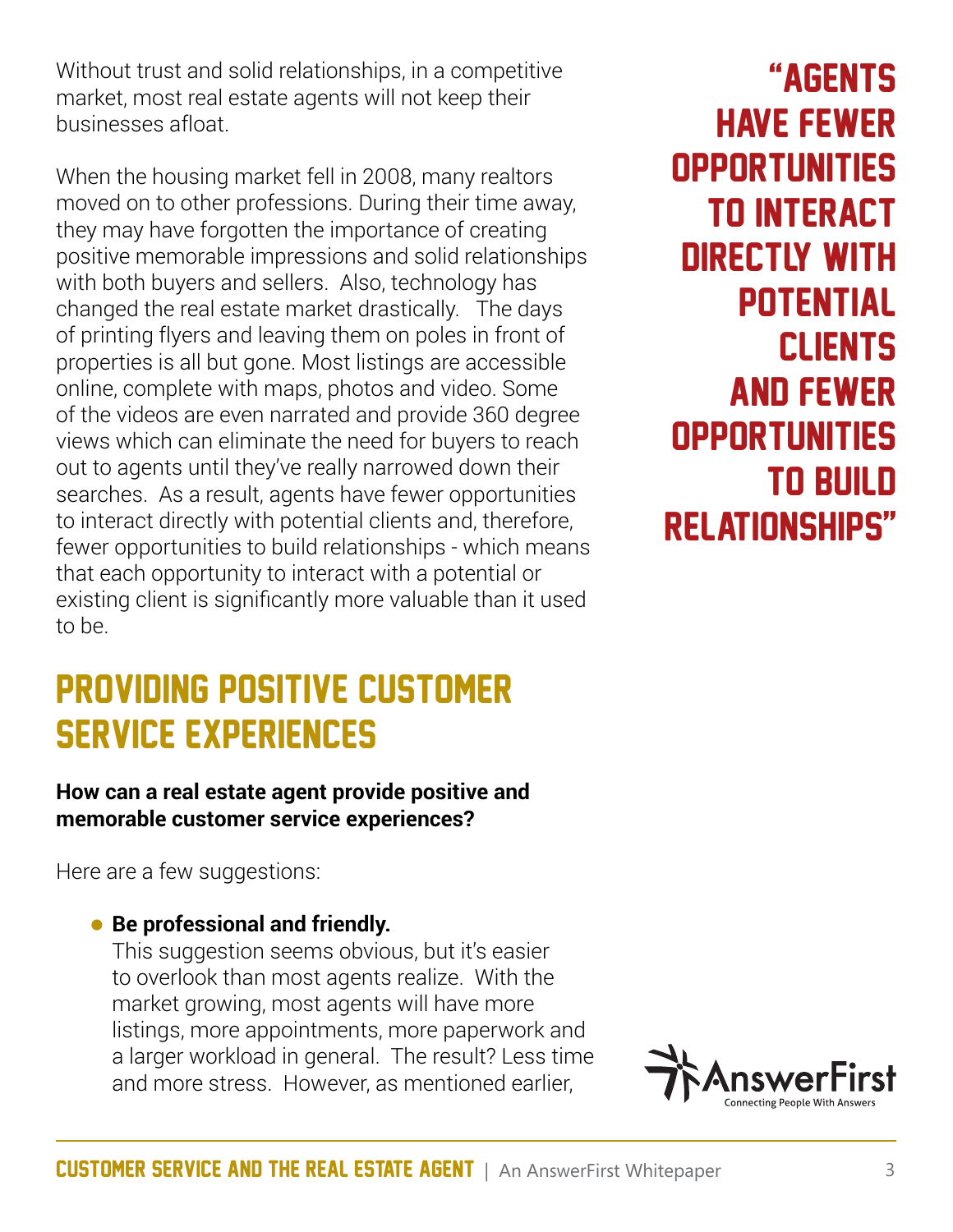it's very important to remember the value of each opportunity to interact with existing and potential customers. Answering a phone call or responding to an email in a hurried or curt manner, even if unintentional, can hurt an agent's reputation and cost him or her business. It is absolutely crucial to have congenial and professional interactions with buyers, sellers, existing clients and new leads every single time. In a market saturated with other agents, this one very basic aspect of customer service makes a huge difference.

#### • **Clear communication is key.**

Currently, one of the largest customer service complaints is that businesses are making it difficult for customers to reach live human beings and that when customers are able to reach actual company representatives, the representatives are often poor communicators. When company representatives are difficult to reach and aren't good at communicating, it's extremely frustrating to a current or potential customer. For real estate agents, being available and providing clear and concise communications is imperative. This rule applies to phone calls, emails and social media inquiries. If an agent does not respond in a timely manner or if he or she is difficult to understand it encourages the person attempting to reach the agent to move along to the next realtor.

#### • **Build solid relationships.**

One of the best ways to grow any business is to build strong relationships. But, how are strong relationships built? Truly strong relationships are built over time, but we can lay the foundation for solid relationships by being available, responsive, helpful and professional; ultimately an agent should strive to be a trustworthy resource to his or her clients. Being consistent and reliable are crucial aspects to building trust, which is why real

"IT IS ABSOLUTELY CRUCIAL TO HAVE CONGENIAL AND PROFESSIONAL **INTERACTIONS** WITH BUYERS, SELLERS, EXISTING CLIENTS AND NEW LEADS EVERY SINGLE TIME"

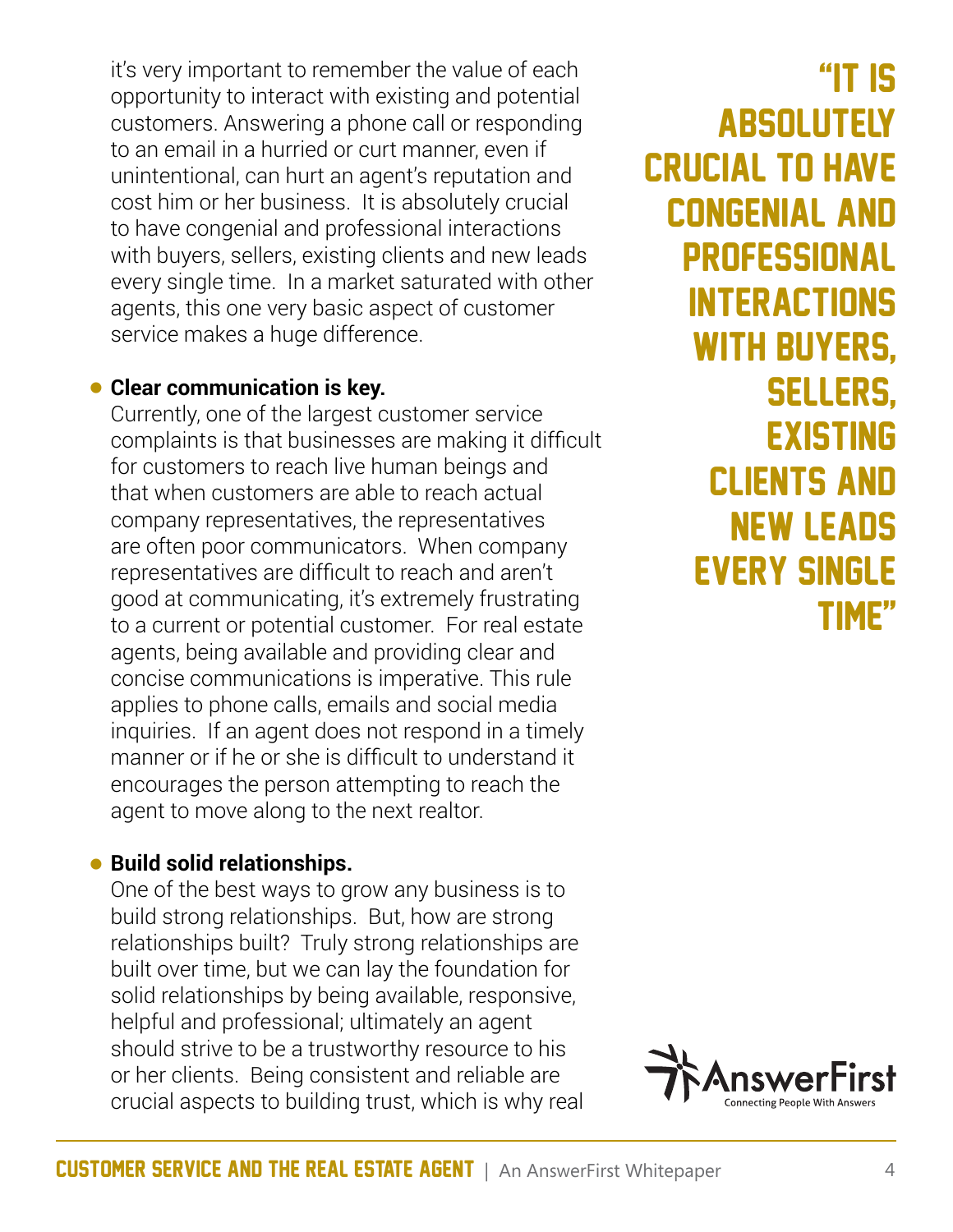estate agents need to understand the importance of responding to communications in a timely and professional manner. When a potential client has a question or concern - even when it doesn't profit the agent to respond at that time - it's best to be accessible and establish a connection. Additionally, successful realtors do more than just post their listings online and hope that their phones will ring - they network and get referrals from friends, family and business partners. If an agent is not responsive and helpful when dealing with referrals, the referrals will eventually stop and business will be lost. Building and maintaining solid relationships is important in any industry, but especially in real estate.

#### • **Become a great listener.**

Probably the most obvious but overlooked aspect of providing top-notch customer service is to simply listen. Active listening is the practice of paying attention to what's being said and then repeating it back to the person who communicated it before formulating your response. This type of listening ensures that you are clearly understanding and perceiving what the other party is attempting to communicate and is extremely useful when issues are being caused by miscommunications. Practicing active listening isn't a requirement for every conversation, but should be considered in instances that are tense or where miscommunications have seriously derailed a relationship or past conversations. Simply being great at listening really just requires us to focus solely on the conversation while we're in it versus dividing our attention by checking emails or texts while someone is talking to us. Good listening skills give real estate agents opportunities to learn what information clients want to share and what

"successful realtors do more than just post their listings online and hope that their phones WILL RING"